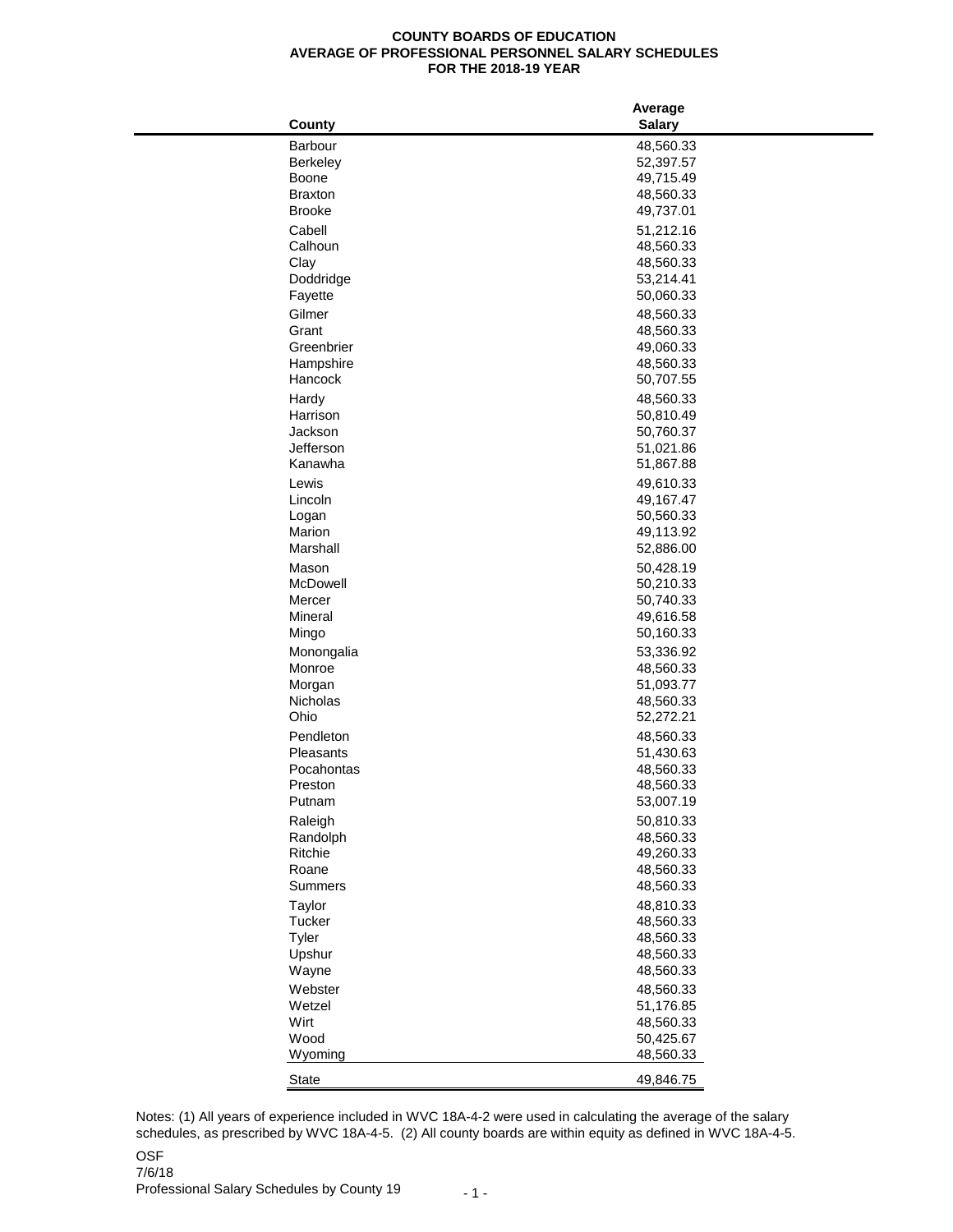## **COUNTY BOARDS OF EDUCATION AVERAGE OF PROFESSIONAL PERSONNEL SALARY SCHEDULES ARRANGED IN DESCENDING ORDER FOR THE 2018-19 YEAR**

|                  |                     |                        | Percentage            | Average                  |
|------------------|---------------------|------------------------|-----------------------|--------------------------|
|                  |                     | Average                | Of Top Ten            | <b>Salary</b>            |
| Ct.              | County              | <b>Salary</b>          | <b>Average Salary</b> | <b>Top Ten</b>           |
| $\mathbf{1}$     | Monongalia          | 53,336.92              | 102.02%               |                          |
| $\boldsymbol{2}$ | Doddridge           | 53,214.41              | 101.79%               |                          |
| 3                | Putnam              | 53,007.19              | 101.39%               |                          |
| 4                | Marshall            | 52,886.00              | 101.16%               |                          |
| 5                | <b>Berkeley</b>     | 52,397.57              | 100.22%               |                          |
|                  | Ohio                |                        |                       |                          |
| 6                |                     | 52,272.21              | 99.98%                |                          |
| 7                | Kanawha             | 51,867.88              | 99.21%                |                          |
| 8                | Pleasants<br>Cabell | 51,430.63              | 98.38%                |                          |
| 9<br>10          | Wetzel              | 51,212.16<br>51,176.85 | 97.96%                | 52,280.18<br>\$          |
|                  |                     |                        | 97.89%                |                          |
| 11               | Morgan              | 51,093.77              | 97.73%                |                          |
| 12               | Jefferson           | 51,021.86              | 97.59%                |                          |
| 13               | Harrison            | 50,810.49              | 97.19%                |                          |
| 14               | Raleigh             | 50,810.33              | 97.19%                |                          |
| 15               | Jackson             | 50,760.37              | 97.09%                |                          |
| 16               | Mercer              | 50,740.33              | 97.05%                |                          |
| 17               | Hancock             | 50,707.55              | 96.99%                |                          |
| 18               | Logan               | 50,560.33              | 96.71%                |                          |
| 19               | Mason               | 50,428.19              | 96.46%                |                          |
| 20               | Wood                | 50,425.67              | 96.45%                |                          |
| 21               | McDowell            | 50,210.33              | 96.04%                |                          |
| 22               | Mingo               | 50,160.33              | 95.95%                |                          |
| 23               | Fayette             | 50,060.33              | 95.75%                |                          |
| 24               | <b>Brooke</b>       | 49,737.01              | 95.14%                |                          |
| 25               | Boone               | 49,715.49              | 95.09%                |                          |
| 26               | Mineral             | 49,616.58              | 94.91%                |                          |
| 27               | Lewis               | 49,610.33              | 94.89%                |                          |
| 28               | Ritchie             | 49,260.33              | 94.22%                |                          |
| 29               | Lincoln             | 49,167.47              | 94.05%                |                          |
| 30               | Marion              | 49,113.92              | 93.94%                |                          |
| 31               | Greenbrier          |                        |                       |                          |
| 32               | Taylor              | 49,060.33<br>48,810.33 | 93.84%<br>93.36%      |                          |
| 33               | Barbour             | 48,560.33              | 92.88%                |                          |
| 33               | <b>Braxton</b>      | 48,560.33              | 92.88%                |                          |
| 33               | Calhoun             | 48,560.33              | 92.88%                |                          |
|                  |                     |                        |                       |                          |
| 33               | Clay                | 48,560.33              | 92.88%                |                          |
| 33               | Gilmer<br>Grant     | 48,560.33              | 92.88%<br>92.88%      |                          |
| 33               |                     | 48,560.33              |                       |                          |
| 33               | Hampshire           | 48,560.33              | 92.88%                |                          |
| 33               | Hardy               | 48,560.33              | 92.88%                |                          |
| 33               | Monroe              | 48,560.33              | 92.88%                |                          |
| 33               | Nicholas            | 48,560.33              | 92.88%                |                          |
| 33               | Pendleton           | 48,560.33              | 92.88%                |                          |
| 33               | Pocahontas          | 48,560.33              | 92.88%                |                          |
| 33               | Preston             | 48,560.33              | 92.88%                |                          |
| 33               | Randolph            | 48,560.33              | 92.88%                |                          |
| 33               | Roane               | 48,560.33              | 92.88%                |                          |
| 33               | Summers             | 48,560.33              | 92.88%                |                          |
| 33               | Tucker              | 48,560.33              | 92.88%                |                          |
| 33               | Tyler               | 48,560.33              | 92.88%                |                          |
| 33               | Upshur              | 48,560.33              | 92.88%                |                          |
| 33               | Wayne               | 48,560.33              | 92.88%                |                          |
| 33               | Webster             | 48,560.33              | 92.88%                |                          |
| 33               | Wirt                | 48,560.33              | 92.88%                |                          |
| 33               | Wyoming             | 48,560.33              | 92.88%                |                          |
|                  | <b>State</b>        | 49,804.87              |                       | 47,052.16<br>(90% limit) |
|                  |                     |                        |                       |                          |

Notes: (1) All years of experience included in WVC 18A-4-2 were used in calculating the average of the salary schedules, as prescribed by WVC 18A-4-5. (2) All county boards are within equity as defined in WVC 18A-4-5.